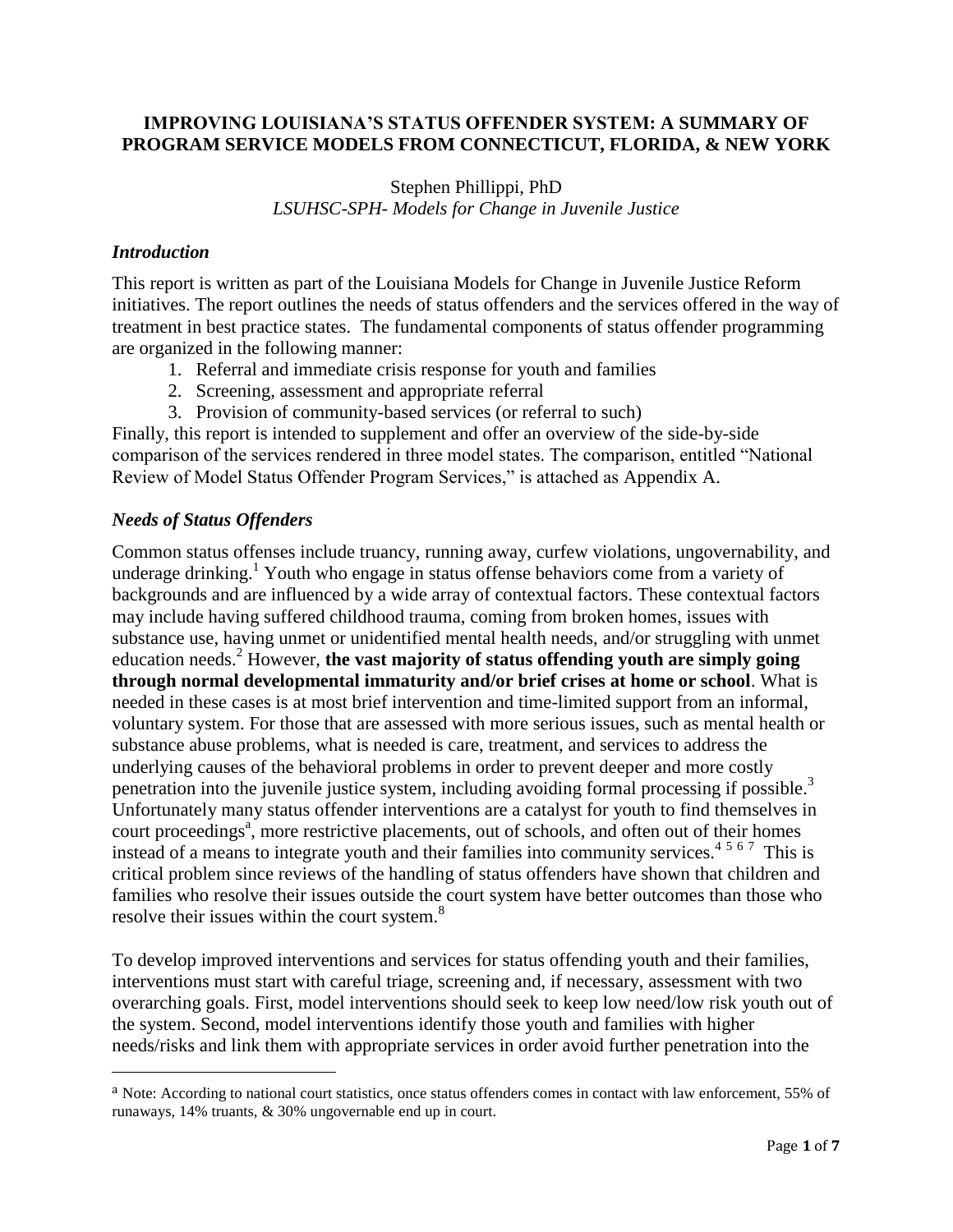juvenile justice system. Those appropriately warranted services can be divided into three basic groups:

|  | ALL- Immediate<br>Response                              | •Triage & Referral<br>• Crisis intervention<br>• Screening & Referral<br>. Brief Strategic Intervention |
|--|---------------------------------------------------------|---------------------------------------------------------------------------------------------------------|
|  | SOME-Community-<br>based Interventions                  | •Assessment<br>• Mental Health Services<br>•Substance Abuse Services<br>• Family Based Therapies        |
|  | FEW-Interventions with<br><b>Residential Components</b> | • For a small minority ( $\approx$ 1%) of<br>cases whose needs warrant such                             |

Each of these components are present to varying degrees in the model programs found in Connecticut, Orange County, New York, and Florida. These states place emphasis on an expedited response to family needs, voluntary services that target families (not just youth), interventions in the community, low use of formal processing, and low to no use of detention or incarceration.

# **Referral & Immediate crisis response for youth and families**

Many youth, displaying status offense behaviors do not need treatment other than time-limited brief crisis counseling and recommendations. This immediate response is critical to stem the possibility of unaddressed problems escalating; needs remaining unmet simply due to a lack of knowledge or access to resources; or families calling for police assistance in noncriminal matters out of desperation. All three states have standardized referral forms to initiate services. Orange County uses an on-line referral system. Florida and Orange County, NY allow for crisis calls via a 24 hour hotline. Orange County calls are triaged via a unified screening form. Florida primarily utilizes crisis calls with runaways to afford expedited access to shelter care facilities. Referrals are "triaged" to determine eligibility for status offense services, and, in some cases, immediate crisis intervention.

Triage questions (primarily done by phone) include the following to determine case acceptance:

- Suicide ideation/threat (consideration for immediate crisis referral)
- Current delinquency or dependency adjudication (for exclusion purposes, these youth are already under the care of another agency)
- Connecticut triages with a structured questionnaire regarding need indicators (FWSN-Needs Triage Form). If low need, then referral only and close. If medium to high need, then move to intake.
- Orange County, NY triages school referrals to confirm school interventions attempted (e.g. IEP, PBS, etc.) prior to accepting referral.

All three states have emergency service linkages at the point of triage as referrals are received. These include crisis response services that offer immediate attention for suicidal youth and urgent family crises. Connecticut offers the additional option of mobile services that can go to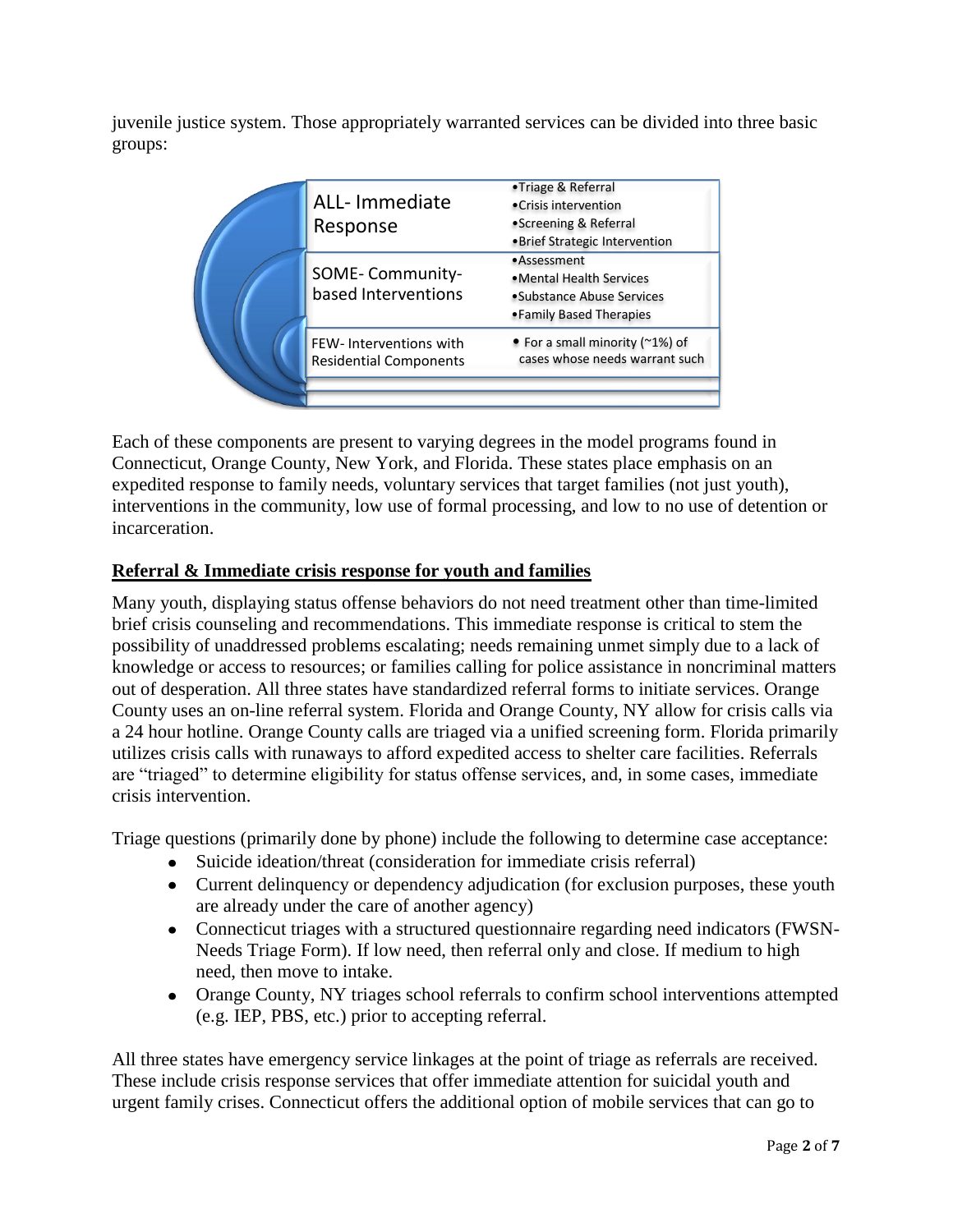the youth/family if necessary and Florida offers a more expanded service for mental health crises through mental health centers and crisis stabilization units that are available in more populous counties. Both Florida and Orange County, NY offer a 24-hour hotline and both of these hotlines are affiliated with available shelters/respite care programs that offer support for runaway/ homeless youth and youth temporarily displaced from homes due to conflict.

# *Crisis Shelters and Respite Care*

Crisis shelters and respite care can be a necessary break for both the youth and the family allowing the groundwork for further interventions to be established. During this period a youth and family can receive necessary assessments and connection to follow-up services. Typically the youth lives at a shelter or respite center for a few days or 1 to 2 weeks with a focus on relieving the immediate crisis and establishing a plan for reunification and supportive services.<sup>9</sup>

### **Screening, Assessment and Appropriate Referral**

All three states have standardized means to screen for youth/family needs and/or risks and make appropriate referrals for further assessment and/or services. Many of these screening tools are research-based and, if not, at least have a standardized structure that offers a consistent screen for each referral. These intake and screening processes take place after the initial triage has been performed and the referral is accepted. Ideally all youth receive screening to determine critical areas that may warrant further assessment and possible services. Model state screening and assessment tools and procedures consist of the following:

#### **Connecticut**

- Juvenile Assessment Generic (JAG)
- Child & Adolescent Needs and Strengths (CANS-MH)
- Suicide Ideation Questionnaire (SIQ)
- Safety Plan (if applicable)

#### **Florida**

- CINS/FINS Intake Form with built in screening questions for...
	- Substance use
- Mental health
- Suicide/homicide
- Physical health
- Teen Screen DPS-8
- CINS/FINS Risk Factor Form
- Screening Summary Form
- Brief- FAM III

#### **Orange County, NY**

- PINS Screening Sheet
- NOTE: Most of the Orange County referral decisions are not done via a strict screening tool but rather a combination screening & assessment instrument using the Youth Assessment and Screening Instrument (YASI)

Regardless of the screening and assessment processes, the status offender systems in all three states target engaging families and linking youth and families with appropriate, outcome driven, and often evidence-based, services. Whether the staff is trained to offer these services directly or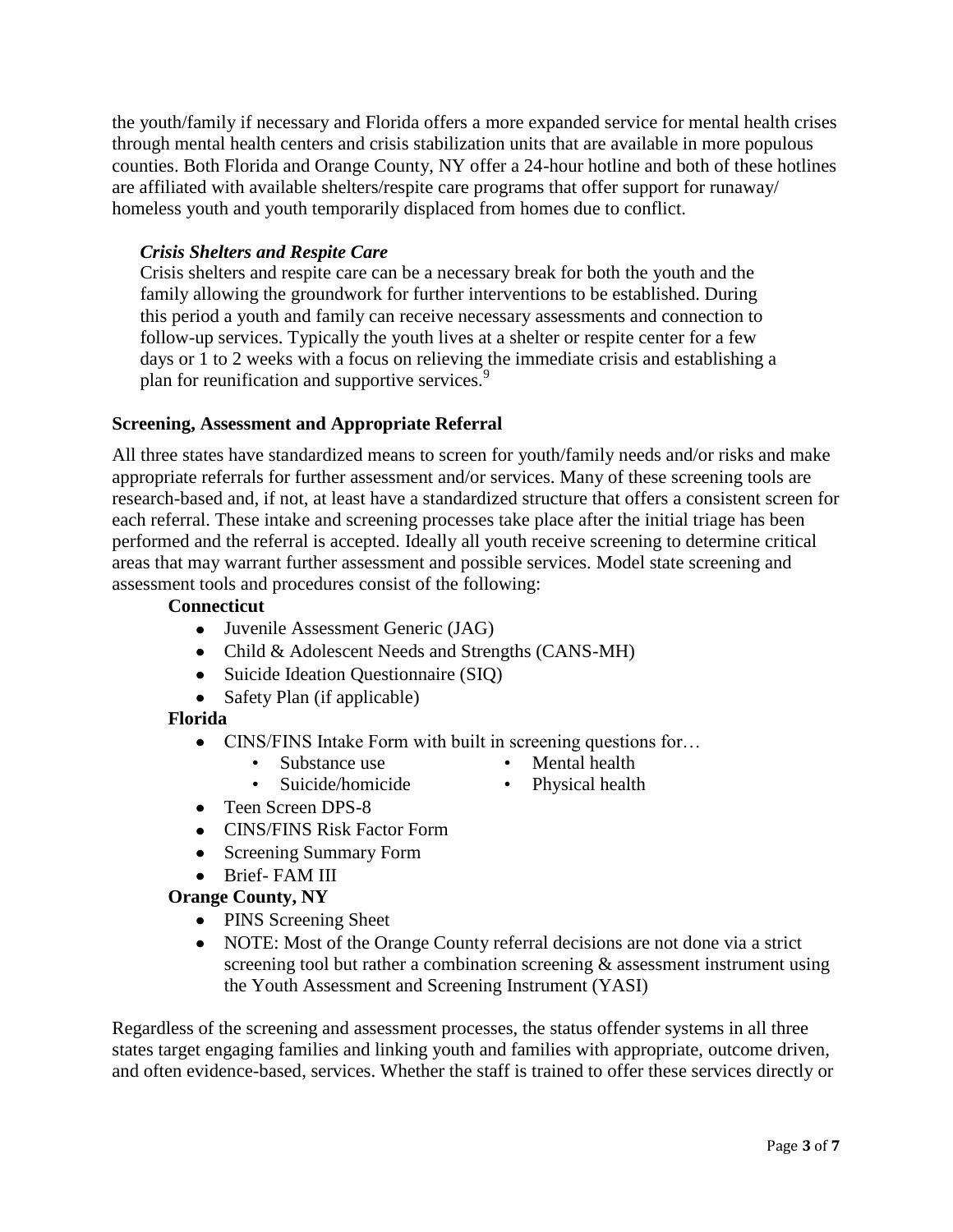maintain a role of case manager, there is a consistent philosophy across all three states to engage families and remove the obstacles for them to get into services when they are needed.

# **Provision of, or Referral to, Community-based Services**

To most effectively serve youth and their families, all three model states have given priority to services that offer young people the best chance of improving personal, family, school and/or community functioning while at the same time maintaining public safety. These services are community-based, are in the least restrictive setting, are often culturally-based, and are outcome driven. All three states have services that target specific status offense behavioral need categories. Shelters for runaway youth and crisis services mental health issues such as suicide have already been discussed above. The three model states also have services that are either delivered directly or accessed via referral to target other specific needs as summarized in the table below and offered in more detail in Appendix A.

| Need /                             | Connecticut | Florida | Orange County,       |
|------------------------------------|-------------|---------|----------------------|
| Service Area                       |             |         | NY                   |
| Runaway shelter                    |             | ☑       | ⊻                    |
| Mental health crisis intervention  | ☑           | ☑       | $\blacktriangledown$ |
| <b>Truancy Programming</b>         | ☑           | ☑       | ☑                    |
| Substance use/abuse                | ☑           | ☑       | ⊻                    |
| <b>Family Conflict</b>             | ☑           | ☑       | $\blacktriangledown$ |
| Mentoring                          |             |         | $\blacktriangledown$ |
| <b>Aggression/Anger Management</b> | ☑           | ☑       | ⊻                    |
| Gender specific issues             | ☑           |         |                      |
| Parenting                          | ☑           |         | ☑                    |
| Out of school youth                |             |         | $\blacktriangledown$ |
| Trauma informed care               | ☑           | ☑       |                      |
| Vocational/Employment              |             |         | ☑                    |
| <b>Educational Advocacy</b>        | ☑           | ☑       | ⊻                    |
| <b>Independent Living</b>          |             |         | ☑                    |
| <b>Health Services</b>             |             |         | ☑                    |
| Recreation                         |             |         | $\blacktriangledown$ |

To target youth and family needs, the three states often rely on research driven or evidence-based practices (EBP). An EBP is an approach to prevention or intervention that has been scientifically proven to work better than other programs targeting similar issues with youth. Better outcomes associated with EBPs include improved public safety due to reduced rates of re-arrest; improved family functioning and school performance; reduced rates of out-of-home placements of youth; fewer days in more costly and restrictive facilities; higher retention rates of participants with fewer program dropouts; decreased drug use and symptoms of mental illness; and cost effectiveness when compared to other interventions.<sup>10 11 12 13 14</sup> Evidence-based programs also increase both provider and system accountability by directly linking services to treatment outcomes. Furthermore, research has shown that many practices do not work and some are even harmful.  $^{15}$  16 17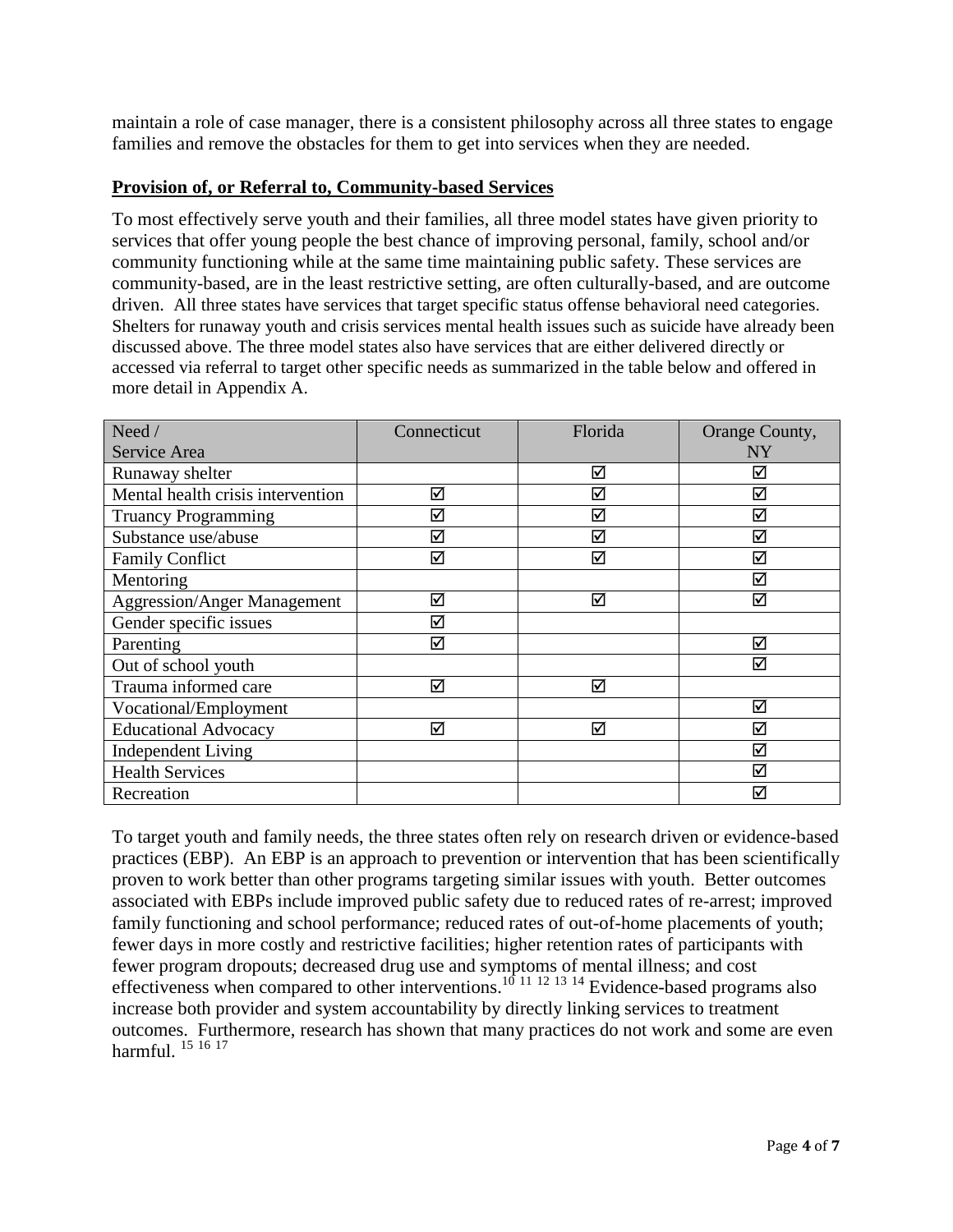## *Community-based Interventions*

Community-based interventions for status offenders are found in numerous lists including those of Blueprints for Violence Prevention<sup>18</sup>, SAMSHA's National Registry for Evidencebased Programs and Practices<sup>19</sup>, and OJJDP's Model Programs Guide<sup>20</sup>. A few utilized in the three state models included Aggression Replacement Training (ART), Brief Strategic Family Therapy (BSFT), Functional Family Therapy (FFT), Multidimensional Family Therapy (MDFT), Multisystemic Therapy (MST), and Wraparound services (including access to psychiatric care). Both the Connecticut and New York models rely heavily on the use of such EBPs. Connecticut has established the most extensive array of EBPs available to status offenders and their families.

## **Interventions with Residential Components**

For a limited number of status offence cases (~1% of the cases in model states were such options are used), and certainly a measure of last resort, placement outside of the home may afford the youth the opportunity to access necessary services and eventually re-engage with his/her family. This is never secure care, and model states do not use technical violations of adjudicated status offenders to place them in correctional institutions.

## *Residential Treatment or Foster Care*

Placing youth in residential facilities or with trained foster parents is a measure of absolute last resort. When these programs are delivered correctly, as in the case of Multidimensional Treatment Foster Care (MTFC), they have been shown to be effective with improved outcomes for both the youth and parents.<sup>21</sup> New York offers the most intensive of the residential treatment interventions through its Communities Alternatives Program where youth reside in placement while his/her parents are receiving services as well. Care is maintained to limit any exposure to delinquent youth in group settings and treatment, not confinement, is the focus.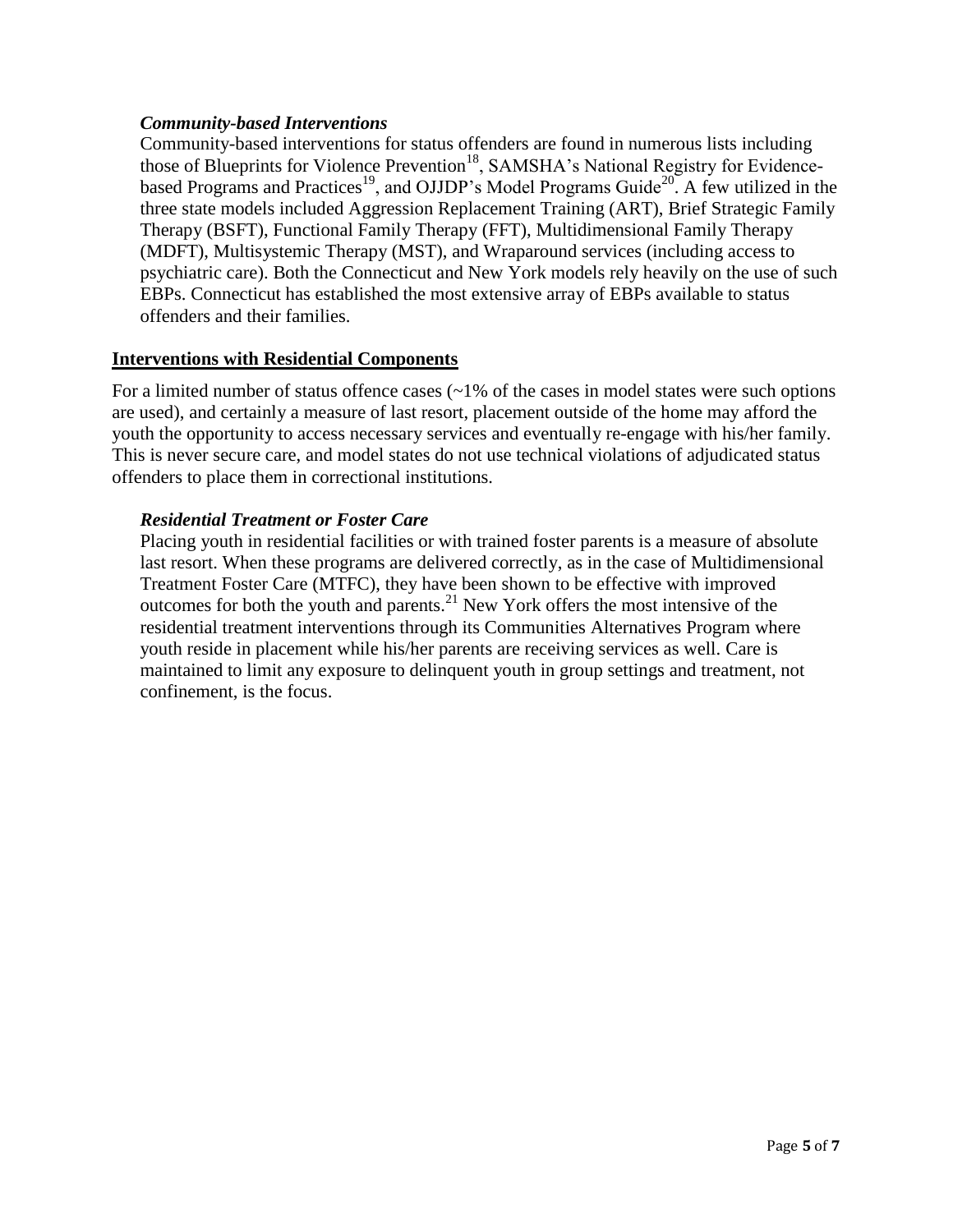### **Endnotes**

 1 Stahl, A. (2008). OJJDP Fact Sheet 2004: Petitioned Status Offense Cases in Juvenile Court. Available at <http://www.ncjrs.gov/pdffiles1/ojjdp/fs200802.pdf> .

<sup>2</sup> Humphrey, A. (2004). The Criminalization of Survival Attempts: Locking Up Female Runaways and Other Status Offenders. *Hastings Law Journal, 15,* 165.

<sup>3</sup> Arthur, PJ & Waugh, R. (2009). Status Offenses and the Juvenile Justice and Delinquency Prevention Act: The Exception that Swallowed the Rule. *Seattle Journal for Social Justice,7,* 555-576.

<sup>4</sup> Tulman, J. & Weck, D.M. (2009). Shutting Off the School-to-Prison Pipeline for Status Offenders with Education-Related Disabilities. *New York Law School Law Review, 54,* 875-907.

5 *See* Arthur & Waugh (2009)

 $6$  Office of Juvenile Justice & Delinquency Prevention (Retrieved August 2011), Statistical Briefing Book: Census of Juveniles in Residential Placement. Available at<http://www.ojjdp.gov/ojstatbb/corrections/faqs.asp> .

7 Stahl, A, Puzzanchera, C., Livsey, S., Sladky, A., Finnegan, T.A., Tierney, N., Snyder, H.N. (2007) Juvenile Court Statistics 2003-2004. Pittsburgh, PA: National Center for Juvenile Justice.

<sup>8</sup> Kendall, J.R. (2007). Families in Need of Critical Assistance: Legislation and Policy Aiding Youth Who Engage in Noncriminal Misbehavior. *ABA Center on Children and the Law ed.* 

<sup>9</sup> Quarishi, F et al. (2002) Respite Care: A Promising Response to Status Offenders at Risk of Court-Ordered Placements. Chicago, IL: Vera Institute of Justice.

 $10$  Elliott, D. (2007). "Evidence-based Programs and Practices: What are they and why are they important?" Plenary presentation at the Models for Change, Evidence-based Practice Summit. April 11, 2007. Baton Rouge, Louisiana.

<sup>11</sup> Substance Abuse and Mental Health Services Administration (2009) "Multisystemic Therapy." SAMHSA Model Programs. [http://modelprograms.samhsa.gov/pdfs/model/multi.pdf.](http://modelprograms.samhsa.gov/pdfs/model/multi.pdf) Retrieved on 8/15/2011.

<sup>12</sup> Robbins, M. & Szapocznik, J. (2000) "Brief Strategic Family Therapy." Juvenile Justice Bulletin. Washington, DC: U.S. Department of Justice- Office of Justice Programs.

<sup>13</sup> Substance Abuse and Mental Health Services Administration (2009). Brief Strategic Family Therapy." SAMHSA Model Programs. [http://modelprograms.samhsa.gov/pdfs/model/Bsft.pdf.](http://modelprograms.samhsa.gov/pdfs/model/Bsft.pdf) Retrieved on 8/15/2011.

<sup>14</sup> Alexander, J., Barton, C., Gordon, D., Grotpeter, J., Hansson, K., Harrison, R., Mears, S., Mihalic, S., Parsons, B., Pugh, C., Schulman, S., Waldron, H., & Sexton, T. (1998). "Blueprints for Violence Prevention, Book Three: Functional Family Therapy." Boulder, CO: Center for the Study and Prevention of Violence.

<sup>15</sup> Lipsey, M. (1991). "Effect of Treatment on Juvenile Delinquents: Results from Meta-Analysis" In F. Losel, D. Bender, & T. Bliesener (Eds.) Psychology and Law, 131-143. New York: Walter de Gruyter.

<sup>16</sup> Petrosino, A., Turpin-Petrosino, C., Huehler, J. (2002). "Scared Straight" and Other Juvenile Awareness Programs for Preventing Juvenile Delinquency." Cochrane Database of Systematic Reviews , 2, Art. No.: CD002796. DOI: 10.1002/14651858.CD002796.

<sup>17</sup> Schembri, A. (2003) "Scared Straight Programs: Jail and Detention Tours." Florida Department of Juvenile Justice. [http://www.djj.state.fl.us/Research/Scared\\_Straight\\_Booklet\\_Version.pdf. Retrieved on 8/14/2011.](http://www.djj.state.fl.us/Research/Scared_Straight_Booklet_Version.pdf.%20Retrieved%20on%208/14/2011)

<sup>18</sup> University of Colorado- Blueprints for Violence Prevention. Information available at <http://www.colorado.edu/cspv/blueprints/modelprograms.html>

<sup>19</sup> U.S. Dept of Health and Hospital's Substance Abuse and Mental Health Services Administration-National Registry of Evidence-Based Programs and Practices. Available a[t http://www.nrepp.samhsa.gov/](http://www.nrepp.samhsa.gov/)

 $20$  U.S. Depart of Justice's Office of Juvenile Justice and Delinquency Prevention-Model Programs Guide. Available at<http://www.ojjdp.gov/mpg/>